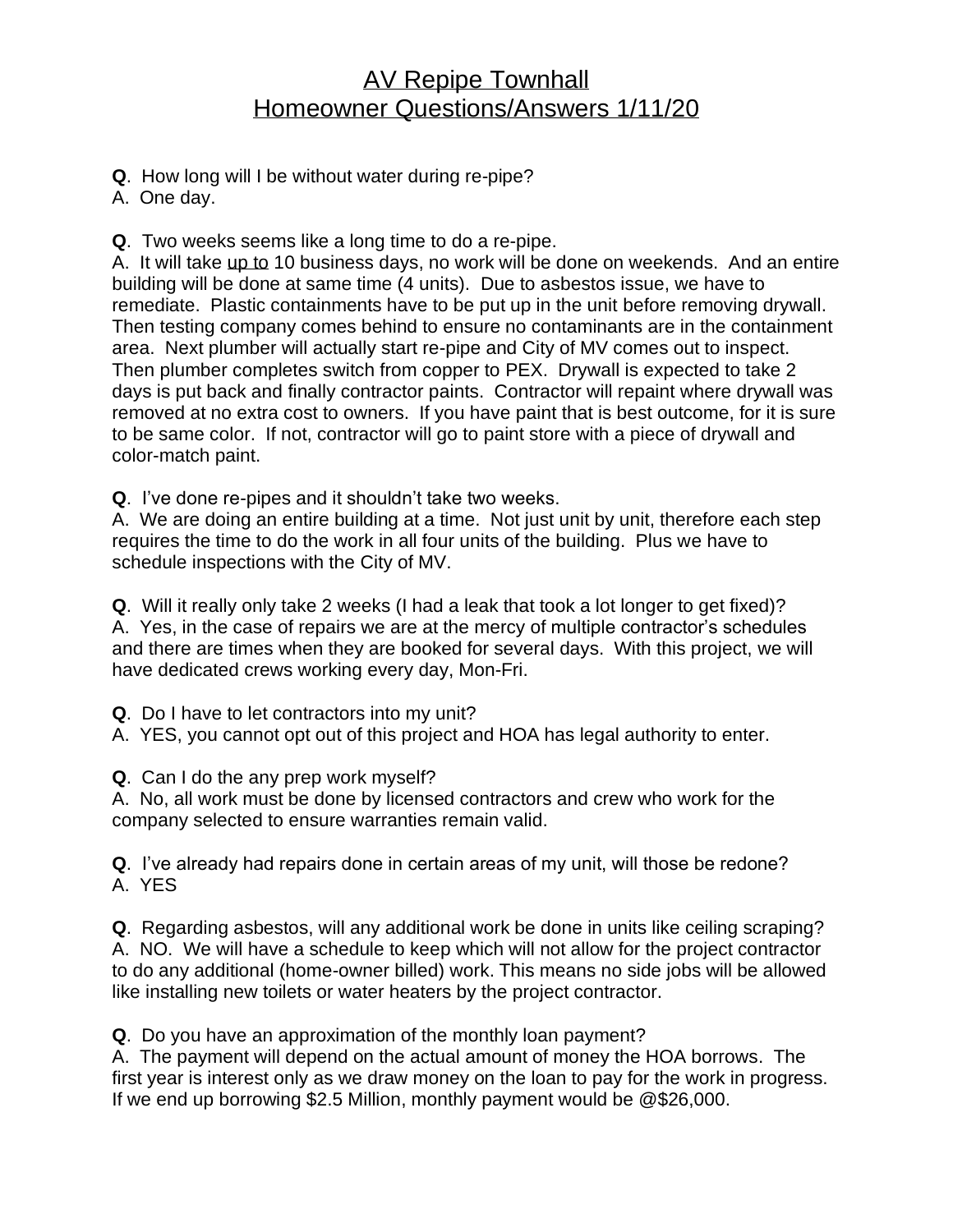**Q**. The flyer said make sure your home is to code before a city inspector enters your unit. What does that mean?

A. Once an inspector enters a dwelling they can look at anything they want. You cannot limit them to the purpose of the permit. It's likely they will want to see smoke and carbon monoxide detectors. And they need to be mounted in the proper locations. During the pre-walk through of your individual unit, you can ask the contractor if your detectors are in correct locations. If detectors are not installed (or in correct locations), contractor may end up having to do the work to pass inspection. In such a case, the home owner will be called in to a hearing to discuss reimbursement for that part of the contractors work up to and including supply detectors. Additionally, if you are in the middle of any unpermitted projects interior to your unit on the days of inspection, the city may check their records and could cite you.

**Q**. We have remodeled our shower and installed tile. How is the new plumbing going to be installed?

A. No contractor wants to cut out tile in any project they are doing, whether a re-pipe or personal repair in your unit. The contactor will look for alternatives to get to the shower valve where PEX will be attached. For example, they may come at the shower from the wall behind the shower instead from interior to shower. If no alternative can be found, then the valve area will have to be made bigger to complete the work. In this case a new valve cover plate will be installed to cover the entire opening. During the pre-walk through of your individual unit, ask the contractor how they will address situations you have concern about so you will not be surprised when you return home.

**Q**. I'm thinking of remodeling a bath or kitchen, should I do it now?

A. It is up to you; however, we recommend you wait until re-pipe is completed before starting any remodel projects.

**Q**. What is the schedule for the pre-walk through?

A. Walk throughs will be during business hours, Mon-Fri. No weekend or evening work will be done. Walk through will take at least 15 minutes and the actual time will depend on how many questions you have. Please keep your questions to your specific unit. Any broad-spectrum questions should be brought to monthly board meeting.

**Q**. What is The Davis Company's role in the re-pipe project?

A. Grant Davis is the project manager. He does not represent any contractors. He is contracted to work for our HOA and look out for our best interest. Grant has prepared the re-pipe job scope, vetted and checked contractors selecting only the best to bid our project, and will protect us throughout the project by ensuring all work is done according to scope and plan.

## **Q**. Will contractor be bonded

A. Absolutely, bonded and insured – specifically for multi-family communities. Grant has a thorough vetting process that all contractors went through before even being allowed to bid this job.

**Q**. Will the re-pipe affect the water heater?

A. No, your water heater should stay in place with new fittings attached.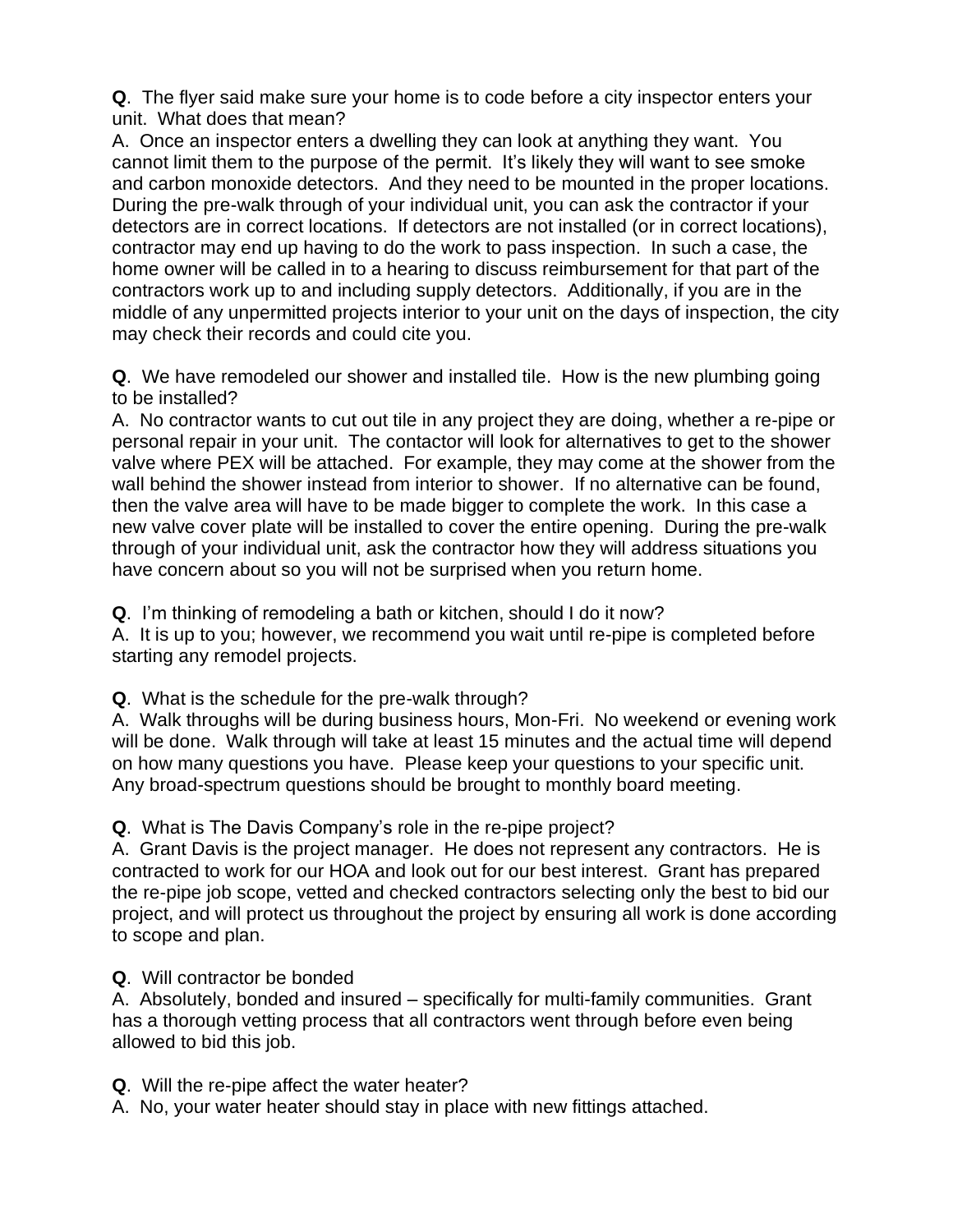**Q**. What are the details of the walk through with the contractor?

A. You should receive a packet in the mail about 2 weeks prior to your building being scheduled to start the re-pipe. In the packet you will be asked to call and schedule your tour by a certain date.

**Q**. When will this renovation start?

A. We do not have a specific date yet. The board still has to select the contractor and finalize loan docs. We are hoping to begin before summer gets here. It will take a full year to complete all units in our community.

**Q**. My unit is a rental, will I be compensated for loss of income?

A. If your unit is a rental, it is up to you to work with your tenants to ensure they are aware of project and prepared to cooperate when the time comes for your unit to be repiped. It is between the owner and renter if renter should vacate premises during repipe. We do not require an empty unit and no compensation will be provided by the HOA to any owners or tenants. We would encourage you to be present with the tenant at time of pre-walk through with contractor. Please talk to renters now and let them know it's coming.

HOA Presidents Comment: HOA insurance is for building structures. It does not cover your carpet, furniture, flooring, etc. You need to carry your own home owner's insurance policy for the contents of your unit. Some policies include relocation expenses and you should check your policy to see details of coverage.

Other Comment: This project is very invasive. Strangers will be in your unit, cutting holes in your walls. There will be plastic everywhere. You do not have to move out, but for two weeks, your home will be uncomfortable. PLEASE SECURE YOUR VALUABLES FOR BOTH SECURITY REASONS AND TO PREVENT ACCIDENTAL DAMAGES TO SUCH ITEMS.

**Q**. What is being done to prevent rats from chewing through PEX lines?

A. It will take the cooperation of all residents to keep rats out of the buildings. i.e. no food in garages, keeping garage doors closed, keeping patio and decks clean (including pet feces), please do not pierce roof vents to install your satellite dish, etc... Total Property Management will be sending letters to unit where some of these activities are noticed. We are also working with Grant and our pest management company on best practices to try and get ahead of the problem. If you see rat droppings in your unit or garage, call Total Property Management and keep calling until matter is resolved. Owl stations may be a possible aid, but keep in mind an owl may not differentiate between a skunk (which they like) and your small chihuahua (which they normally do not hunt.)

**Q**. You mentioned old copper lines will be left in the buildings. Will they drain those lines of all water?

A. The copper pipes themselves will be left in walls (so we don't have to make as many holes to remove them), and the pipes will be drained and sealed at each cut incase any residual water remains in the old copper.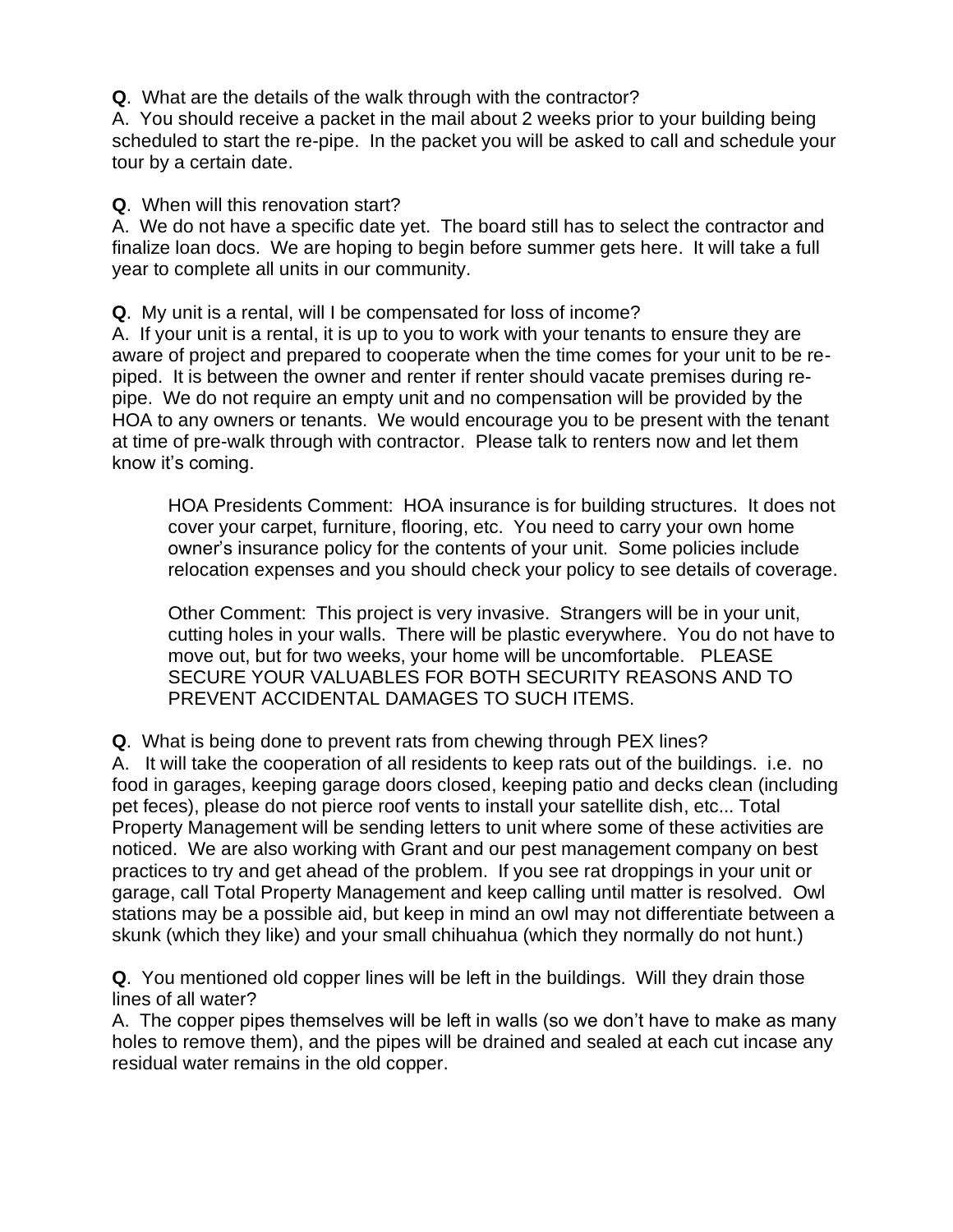**Q**. What if they find termites or mold in the process of their work?

A. If active termite infestation is found, the pest management company will be notified and it may delay finishing the drywall by a day or two while area is addressed. Mold will be removed and remediated.

**Q**. What are the project costs, schedules, and potential cost per unit? A. We have estimates only and will not have hard costs until contractor is selected and pricing finalized. The \$8K/unit used in townhall presentation was just an estimate to give you a ballpark figure if a special assessment were required. But to be clear, the HOA Board is not planning to do a special assessment but instead intends to take out a loan for the project. As to scheduling, we are less than 6 months away from starting. The rat concern has caused us to hit the brakes and must be addressed before we start.

**Q**. If we had a prior leak, do we have to go through asbestos testing again? A. Yes, testing will be done for each unit throughout the project. But let's be clear, we are not doing any pre-testing. We know we are hot for asbestos. The only testing that will be done is post-testing to ensure the containment area is clean of all asbestos material.

**Q**. Will flooring be impacted?

A. We do not anticipate any reason for contractor to have to cut into flooring. If you have concerns, confirm with contractor at time of pre-walk through for your individual unit.

**Q**. What about garage access - will I still be able to park in my garage?

A. All garages will need to be available during working hours to the crews for laundry, water heaters and over-garage unit plumbing access. During the pre-walk contractor should identify areas in your garage where access will be needed. It may be as simple as not parking in your garage or you may need to move storage items. Further, you could be without ability to park in your garage overnight one day. Contractors will try to avoid this situation but cannot make any guarantees. You will need to use your assigned parking stall, street parking or register your car for guest parking for the one night if this occurs for your particular building.

**Q**. Can my unit be done by working through my neighbor's unit?

A. Some work may be done through the wall of a neighboring unit. However, every unit will go through a re-pipe and have holes in their walls.

**Q**. How will they access my unit when I am at work?

A. Lock boxes (similar to what realtors use) will be placed at each unit where you can leave a housekey. The code for the lock box will change each time box moves to next address. If you are home during work hours you can decline the lock box however, you will be financially liable if contractor shows up and no one is home to let them in.

**Q**. Is disclosure required if I decide to sell my unit?

A. If you are putting your home on the market prior to the work being done, then yes, you need to disclose that the HOA is going to re-pipe over the next year. You are not required to give them any other info, it's up to buyers to contact property management if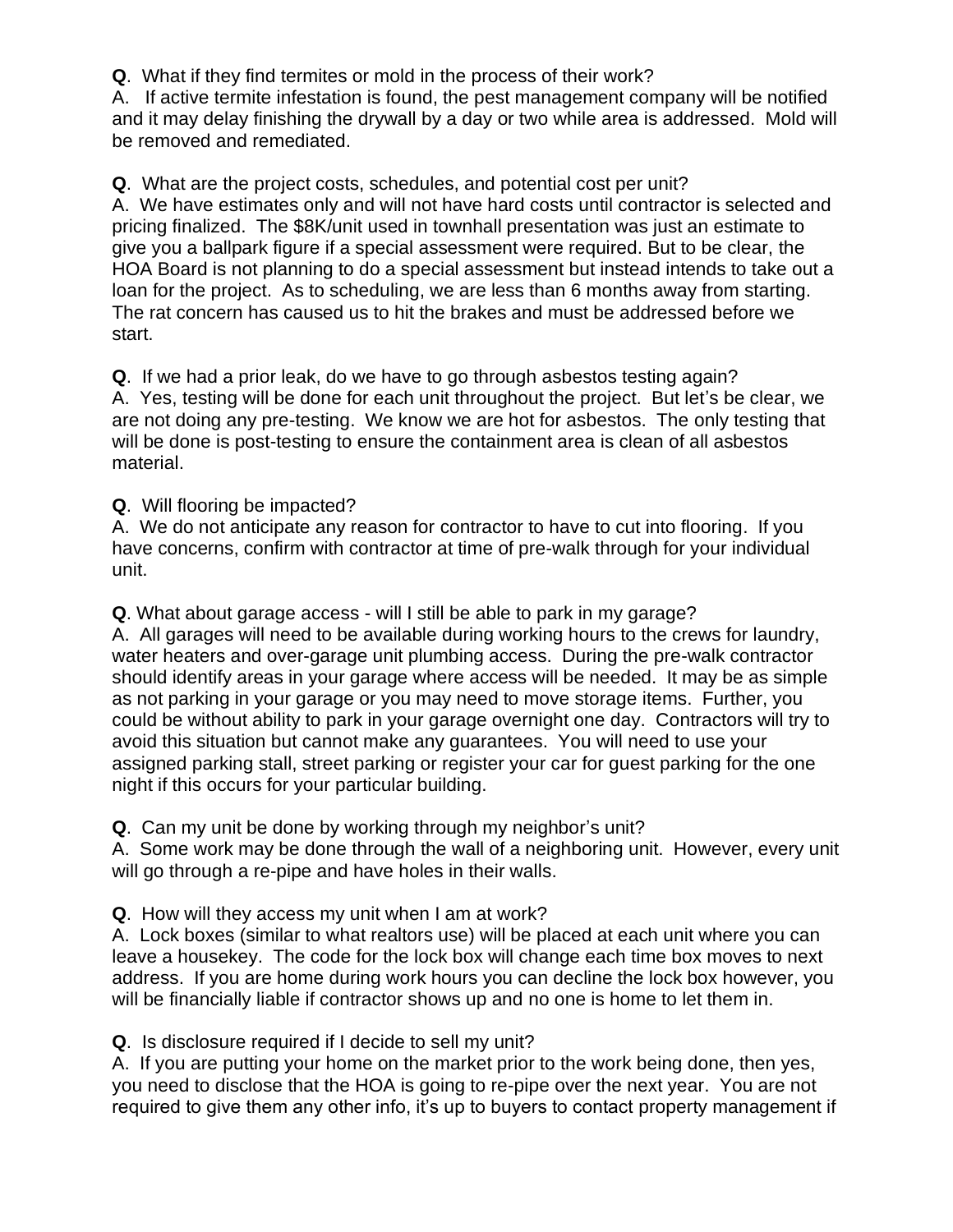they want more information. If you put your home on the market after it has been repiped you will want to include this information in the listing as it is an asset you will want to promote.

**Q**. Who is the PEX manufacture you will be using?

A. The board required the PEX be American made, the company that was chosen for this material is Uponor, who is a leader in the industry.

**Q**. Have you thought of the grounding system or electrical discharge?

A. City of MV is inspecting this project and all grounding requirements will be met.

**Q**. How many units will be worked on at the same time?

A. Eight units will be started each week. However multiple buildings will have activity at any given time due to what stage a particular unit will be in on any given day.

**Q**. Do we have a schedule for when units will be worked on?

A. Not yet, but we expect contractor, (once selected) should be able to provide some sort of year-long estimate.

**Q**. If I want to add a water line, i.e. to refrigerator can I add on that work? A. No. No additional work can be added to this project (even if homeowner is willing to pay for it) as we have a schedule to keep and any change orders can affect the completion time of other units.

**Q**. I have a leak from my upstairs bathroom into kitchen below (townhouse unit). Will this be addressed?

A. We cannot say. If it turns out a water line is leaking then yes, it would coincidentally fix the issue. However, anytime you have a water leak it should be addressed immediately. Do not wait for this project to begin. The longer you wait, the greater the potential damage and cost of remediation increases. In this case, the leak could be from multiple sources, i.e. a water line, shower pan, soap holder in shower, or toilet. Best to determine which immediately. Please contact a plumber and address to mitigate damages and cost.

**Q**. Do I have to move out?

A. No. You will have limited places in your unit to be, and there will be plastic sheeting and workers present, but we are not requiring you to move out.

**Q**. What do I do about my pets?

A. Secure your pets in a room that is not being worked in and PLEASE put a sign on the door. We want anyone who must enter (like city inspector who decides they want to see smoke detector) to be aware so caution can be taken. Work with contractor during pre-walk through on best room to put your pets.

**Q**. Will I have holes in my walls at the end of the day?

A. Yes, for several days holes will remain until crew reach the stage of drywall repairs and painting.